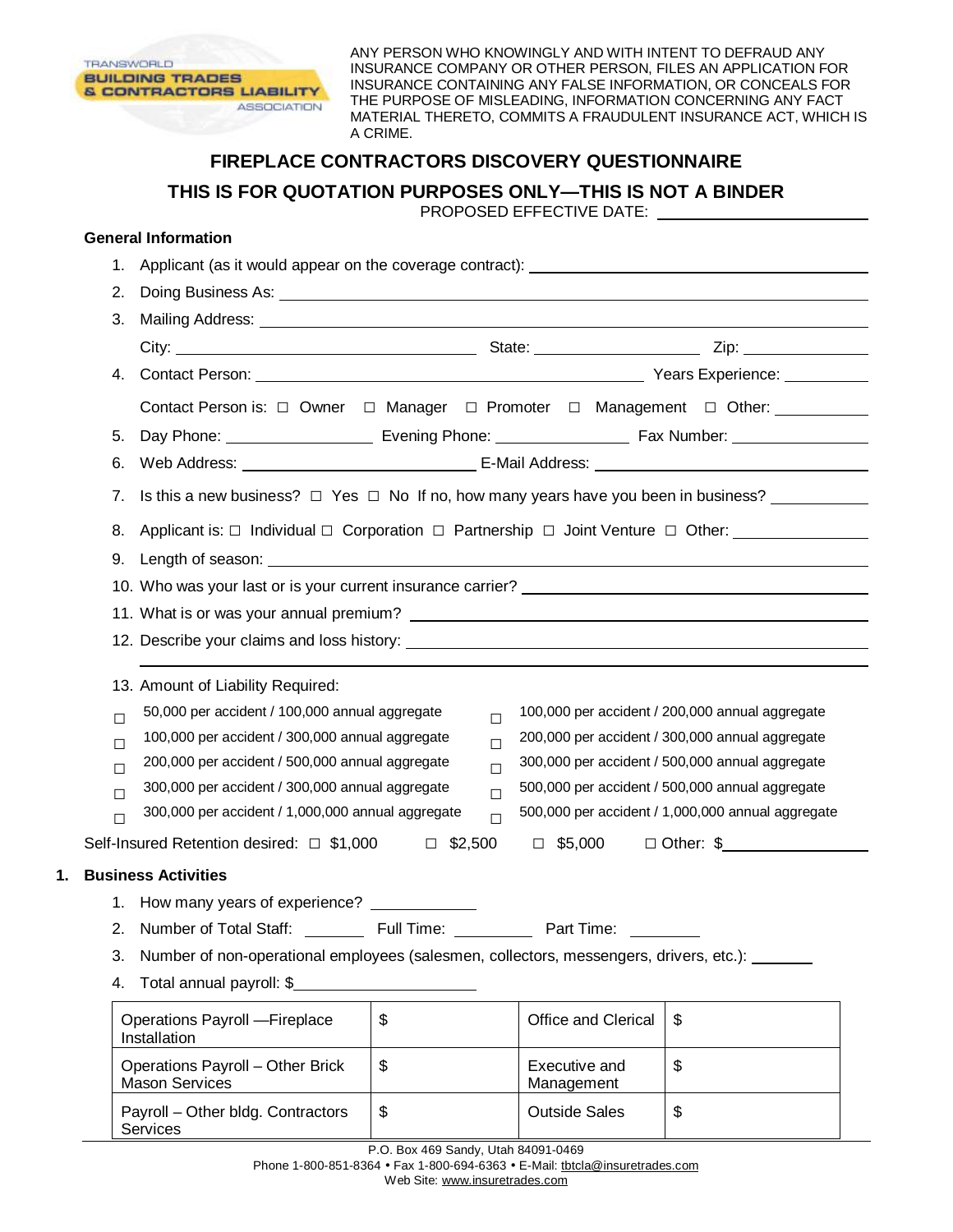| $\sqrt{2}$ | ιIJ. |  |  |
|------------|------|--|--|
|------------|------|--|--|

## 5. Business Operations Breakdown:

a. Identify percentage of your business operations:

| Commercial - Fireplace                        | % |
|-----------------------------------------------|---|
| Residential Fireplace – single family or twin | % |
| home - not over two-story structure           |   |
| <b>Other Brick Mason Services</b>             | % |
| Other Contractor (carpentry, cement, fences,  | % |
| $etc.$ )                                      |   |

b. Estimate total gross receipts, for the next 12 months

|                                 | Commercial | Residential |
|---------------------------------|------------|-------------|
| From fireplace operations only, |            | ۰D          |
| including materials             |            |             |
| From mason operations only,     |            | ۰D          |
| including material and repair   |            |             |
| services                        |            |             |

c. Estimate total gross receipts, for the next 12 months:

| From all business operations, fireplace, mason and non-<br>fireplace, mason operations and product sales, retail sales or<br>other service work: |  |
|--------------------------------------------------------------------------------------------------------------------------------------------------|--|
| From new construction fireplace only contractor services                                                                                         |  |
| From old construction fireplace operations only                                                                                                  |  |

6. What percent of your total gross receipts is received from sub-contracted work you perform for other contractors? \_\_\_\_\_\_\_\_\_%

| 7. |                             | What percentage of work is repair of broken fireplace? _________%                                                                                                                                                                 |                          |  |  |
|----|-----------------------------|-----------------------------------------------------------------------------------------------------------------------------------------------------------------------------------------------------------------------------------|--------------------------|--|--|
| 8. |                             | What percentage of work is replacement of old fireplace? ____________<br>%                                                                                                                                                        |                          |  |  |
| 9. |                             | Does your business:                                                                                                                                                                                                               |                          |  |  |
|    |                             | a. Perform renovations involving structural change to load-bearing walls?                                                                                                                                                         | <b>O</b> Yes <b>O</b> No |  |  |
|    | b.                          | Perform external work above two stories?                                                                                                                                                                                          | O Yes O No               |  |  |
|    | c.                          | Lease or rent equipment to others?                                                                                                                                                                                                | O Yes O No               |  |  |
|    |                             | If yes, what? $\frac{1}{2}$ is the set of the set of the set of the set of the set of the set of the set of the set of the set of the set of the set of the set of the set of the set of the set of the set of the set of the set |                          |  |  |
|    |                             | d. Lease or rent equipment from others?                                                                                                                                                                                           | O Yes O No               |  |  |
|    |                             |                                                                                                                                                                                                                                   |                          |  |  |
|    | е.                          | Distribute or sell (retail) building materials or supplies                                                                                                                                                                        |                          |  |  |
|    | for installation by others? |                                                                                                                                                                                                                                   | $O Yes$ $O No$           |  |  |
|    |                             | If yes, show annual gross receipts from distribution or sale? \$                                                                                                                                                                  |                          |  |  |
|    | f.                          | Do you hire sub-contractors?                                                                                                                                                                                                      | O Yes O No               |  |  |
|    | If yes,                     |                                                                                                                                                                                                                                   |                          |  |  |
|    |                             | Do you require certification and evidence of liability insurance from sub-contractors? $\sigma$ Yes $\sigma$ No<br>1.                                                                                                             |                          |  |  |
|    |                             | Do you require evidence of Workers Compensation insurance from sub-contractors? o Yes o No<br>2.                                                                                                                                  |                          |  |  |
|    |                             | 3.<br>Gross annual receipts from work sub-contracted out: \$                                                                                                                                                                      |                          |  |  |
|    |                             | Explain type of work you sub-contracted out:<br>4.                                                                                                                                                                                |                          |  |  |